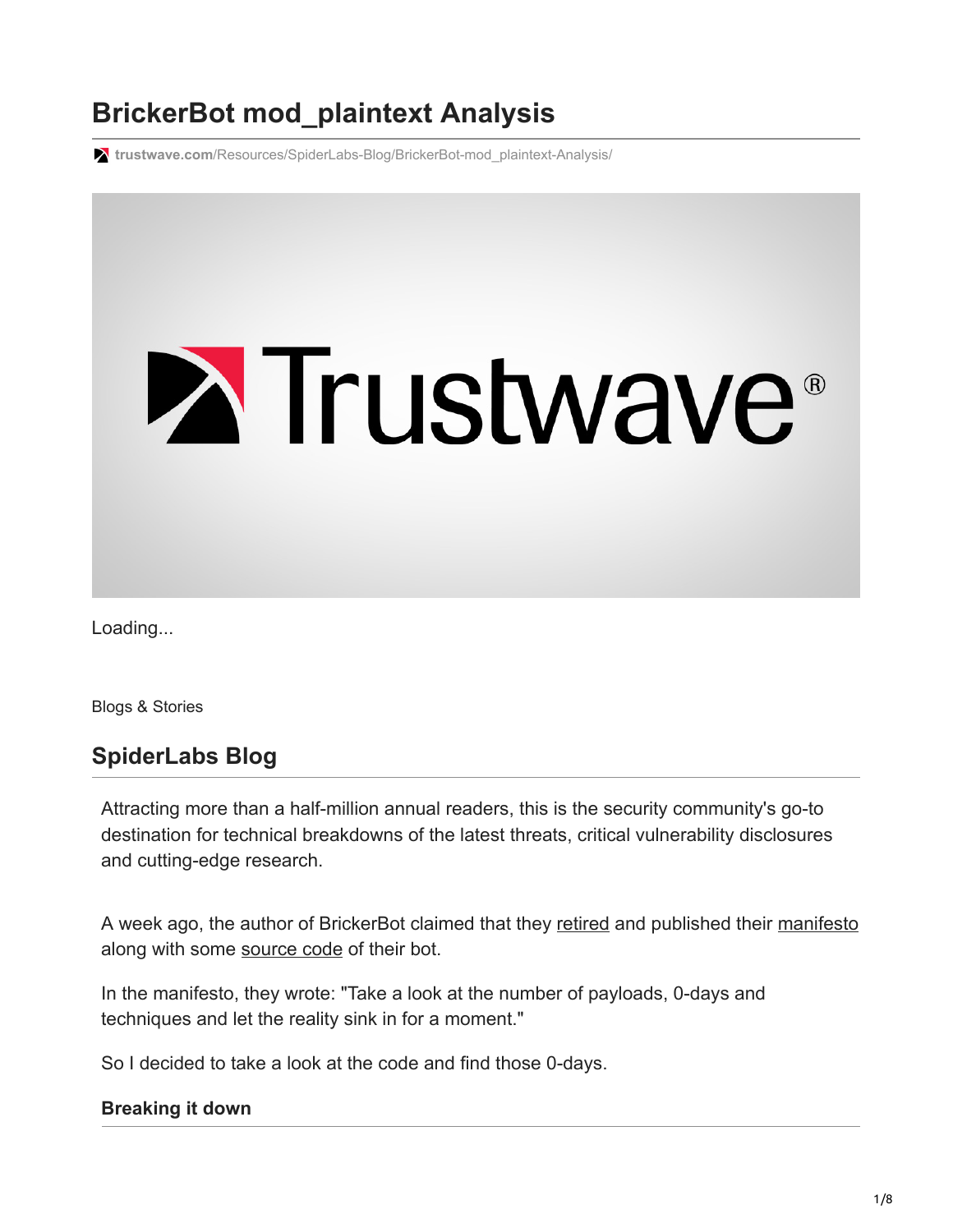The code "as is" can't be run, however we can see the payloads and techniques, so it is very likely those might be integrated into [Mirai](https://en.wikipedia.org/wiki/Mirai_(malware)) or other botnets. If there are indeed 0-days in the code, we could see a massive infection wave.

However, after analyzing the code, I was very disappointed to find only 1 "real" 0-day. Since it is Authenticated Remote Code Execution (RCE) vulnerability it shouldn't be that severe if you change default passwords.

The bot consists of 5 attack vectors:

- SSH crawler that the author didn't publish, because, and I quote "My ssh crawler is too dangerous to publish"
- Telnet crawler
- HTTP module that use some Exploits as well as automated authenticated requests with default passwords
- [HNAP](https://en.wikipedia.org/wiki/Home_Network_Administration_Protocol) module that contains 1 exploit and Authenticated requests with default passwords
- [SOAP](https://en.wikipedia.org/wiki/SOAP) module that exploits 3 vulnerabilities

## **Detailed analysis of the code**

The main purpose of the bot is to brick devices so they won't be usable. "Bricking" is the process of changing the code of the device such that the hardware can no longer be used, thereby turning the device essentially into a brick.

Why make a bot that simply wrecks devices? According to the author every unsecure device is a potential target to be hacked and integrated into a botnet. This project was meant to illustrate that point and remove these potential targets from the reach of IoT botnets such as Mirai. The author never seemed to care that the unfortunate side effect of this process is that the device is also rendered useless for its owner.

The author achieves this goal of bricking devices by gaining shell access or remote command execution using exploits. After gaining access commands are run that write garbage into the partitions of the hacked device and overwrite the file system, leaving the device without operating system, in "bricked" state.

iillII = 'cat /proc/mounts\ncat /dev/urandom | <mark>mtd</mark> write mtd0 - 0 32768\ncat /dev/urandom | mtd write mtd1 - 0 32768\n'<br>iillII += 'busybox cat /dev/urandom >/dev/mtd0 &\nbusybox cat /dev/urandom >/dev/sda &\nbusybox cat

#### *Fig 1: Code snippet of the bot overwriting the file system*

The code is very device-specific and each crawler scans for specific targets that the author knows are vulnerable. For each known vulnerable device, they wrote a specific command set to brick the device, as each device shell and file system is different. This targeted process is also meant to reduce "noise" and avoid attacking honeypots.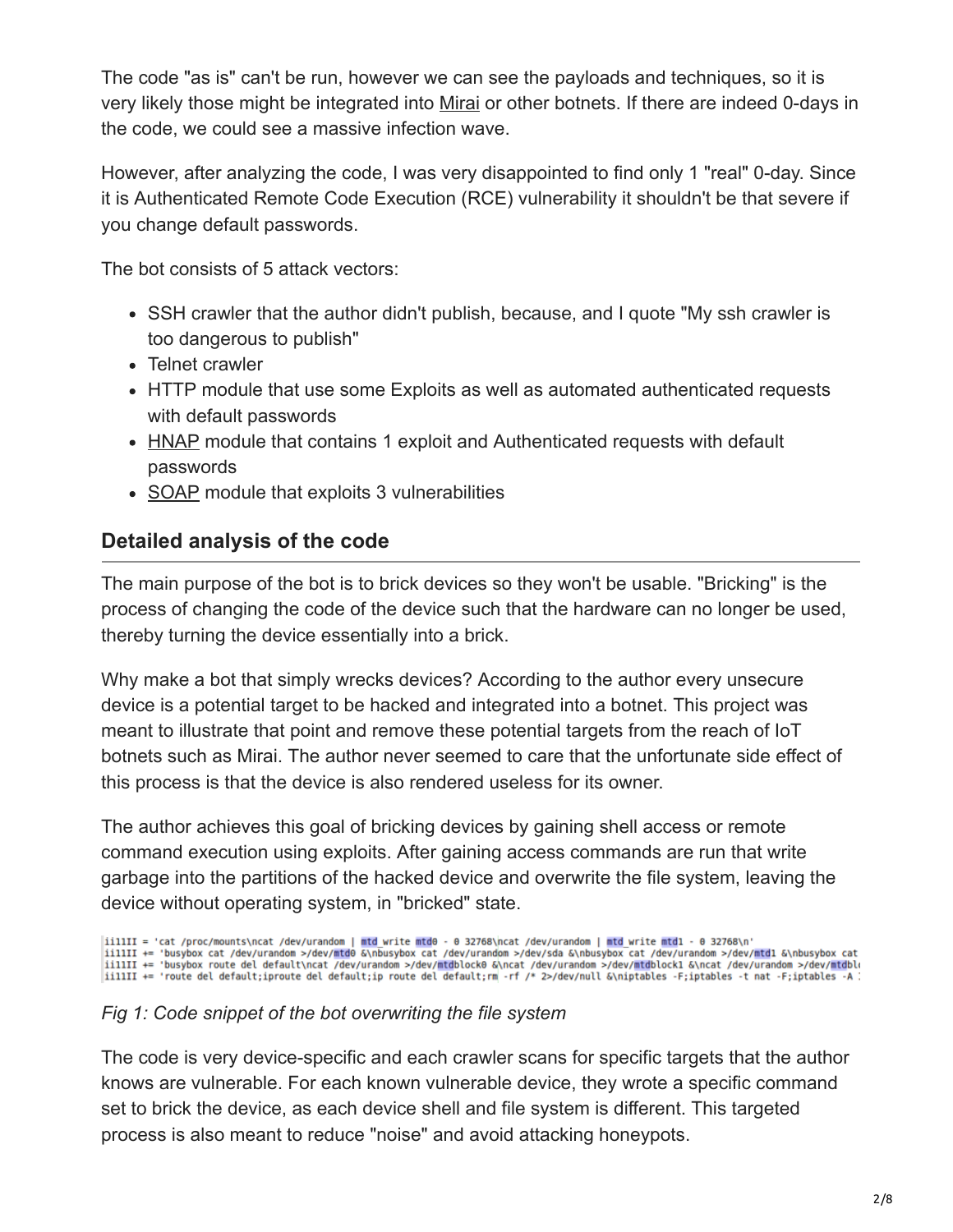#### **Attack Vector: Telnet**

Although the ssh crawler code wasn't published, it is most likely very similar to the telnet crawler. The telnet crawler looks for specific telnet banners and tries to login with default credentials. The list of devices that the telnet crawler attacks include the following devices and manufactures:

[Ingenic devices](https://www.linux-mips.org/wiki/Ingenic%20devices) 3Com Access Points [a5-v11](https://wiki.openwrt.org/toh/unbranded/a5-v11) [ADBGlobal](https://www.adbglobal.com/devices/broadband-gateways/) Alcatel OmniSwitch [Artila](https://www.artila.com/en/) Avaya Aver DVR [Axerra](http://www.typepad.com/site/blogs/6a0133f264aa62970b013488d08a70970c/compose/preview/axerra.com) [Bintec-elmeg](http://www.bintec-elmeg.com/en/home/) Broadcom based products BusyBox based products CalAmp Fusion LTE [Cell-technology Janus](http://www.cell-technology.net/product.php?product=janus) Cisco **Comtrend** Dahua DVR Dasan Networks DASAN ZHONE SOLUTIONS [Davolink](http://www.davolink.co.kr/sys/bbs/board.php?bo_table=e0301&wr_id=19) [Digitel NetRouter](http://www.digitel.com.br/en/produtos/produto.asp?Id=14) D-Link [Elsist](https://www.elsist.biz/) EV ZLX Two-way Speaker **[Extremenetworks](https://www.extremenetworks.com/product/extremexos-network-operating-system/)** Fortigate Freescale Semiconductor **Hikvision** HiLinux cam **HiSilicon** HooToo TripMate HP Printers HUAWEI **[Idirect](http://www.typepad.com/site/blogs/6a0133f264aa62970b013488d08a70970c/compose/preview/idirect.net)** Integrated Dell Remote Access Intellisyn Intelliserver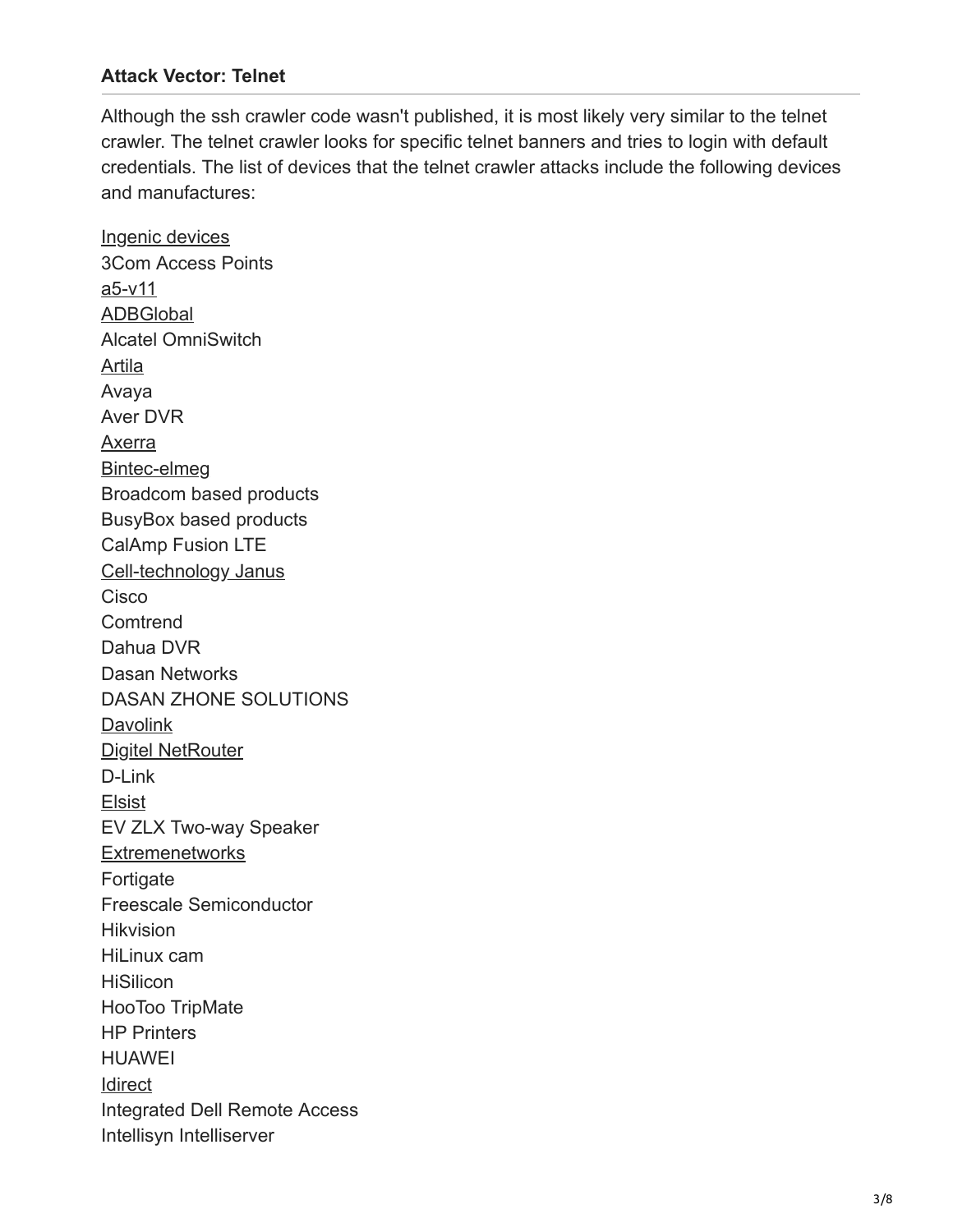[ip-com](http://www.ip-com.com.cn/en/) **[itwatchdogs](http://www.itwatchdogs.com/s_firmware_console)** Juniper Networks KingType Modem/Router KYlink SIP [Maipu](http://www.typepad.com/site/blogs/6a0133f264aa62970b013488d08a70970c/compose/preview/maipu.com) [Maxon Intelimax](https://www.maxon.com.au/products.html) [Meritlilin](https://www.meritlilin.com/) [Microhardcorp Bullet-LTE](http://www.microhardcorp.com/Bullet-LTE.php) Mikrotik [Multiqb](http://www.typepad.com/site/blogs/6a0133f264aa62970b013488d08a70970c/compose/preview/multiqb.com) [Nateks](http://www.nateks.ru/) **Netbox** NetScreen Technologies **Netvanta** Netween CCTV & cameras Nomadix OpenWR T **[Oxygenbroadband](http://www.oxygenbroadband.com/oxygen-router.html) [Phyhome](http://www.phyhome.com/)** Polycom [Protei](http://www.protei.com/) Q-See DVR **[Qtech](http://www.qtech.ru/catalog/smarthome/) [Quagga](http://www.nongnu.org/quagga/)** Ricoh [Robustel](http://www.typepad.com/site/blogs/6a0133f264aa62970b013488d08a70970c/compose/preview/robustel.com%20cellular%20modem/routers) **Ruckus** Sagemcom Samsung Ubigate [Shanghai Telecoms E8](http://www.computersolutions.cn/blog/2014/09/hacking-shanghai-telecoms-e8-wifiepon-fibre-modem/) **[Sixpon](http://www.xbest.pl/index.php?d=szukaj&producent=33)** TrendChip Technologies [uClinux](http://www.uclinux.org/pub/uClinux/FAQ.shtml#2-0) [UTTGlobal ReOS](http://www.uttglobal.com/) Vigor VXworks [Welotec](https://www.welotec.com/en/industrial-router) [Westermo](https://www.westermo.com/products/routers/wireless-routers/mrd-455) Windows CE Telnet Service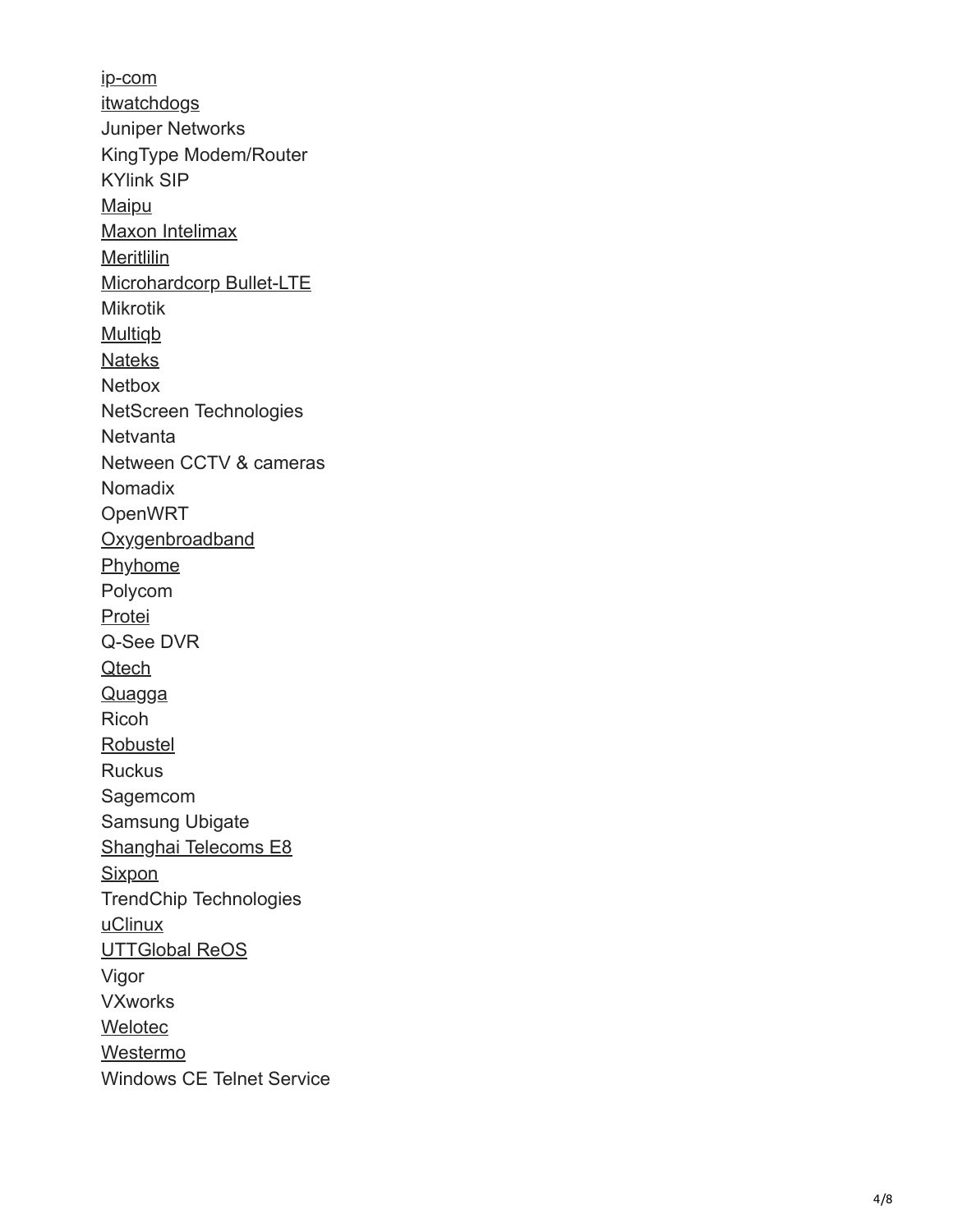Xiongmai DVR ZTE ZyXEL

#### **Attack Vector: HTTP**

The HTTP module includes exploits & techniques that are described by the author in their previous [manifest](https://github.com/JeremyNGalloway/mod_plaintext.py/blob/master/depastedihrn3jtw.onion_show.php%3Fmd5%3D62d1d87f67a8bf485d43a05ec32b1e6f). If they are unable to brick the device, they will restore it to factory default settings, shut it down, or change some configuration option to force the device offline.

One method of gaining access to perform these attacks is to simply try default passwords. BrickerBot uses this technique against the following HTTP devices:

Observa Telecom Devices **Hikvision** Sifytechnologies Devices Zyxel p66 Realtron Cameras Supernet ADSL Modems PLDThome DSL/Fiber Devices FosCam Aztech Mediatek Devices Grandstream Devices

Other HTTP devices are attacked with RCE exploits to gain access:

[AVTECH Multiple Vulnerabilities](https://www.exploit-db.com/exploits/40500/) [WIFICAM Multiple vulnerabilities](https://pierrekim.github.io/blog/2017-03-08-camera-goahead-0day.html) [Dahua Backdoor](https://github.com/mcw0/PoC/blob/master/dahua-backdoor.txt) [ZTE ZXDSL 831](https://www.exploit-db.com/exploits/43188/) [EnGenius RCE](https://www.exploit-db.com/exploits/42114/) [CrossWeb DVR RCE](http://www.kerneronsec.com/2016/02/remote-code-execution-in-cctv-dvrs-of.html) [Hanbanggaoke IP Camera](https://blogs.securiteam.com/index.php/archives/3420) [WIFICAM cameras](https://pierrekim.github.io/blog/2017-03-08-camera-goahead-0day.html) [D-Link DIR-600 / DIR-300 \(Rev B\) - Multiple Vulnerabilities](https://www.exploit-db.com/exploits/24453/) [D-Link dsl-2750u ISP "backdoor" account](http://www.stuff.za.net/2016/07/remote-access-to-a-dsl-2750u-adsl-router-a-sort-of-hack/) [D-Link 850L Multiple Vulnerabilities](http://www.palada.net/index.php/2017/08/08/news-2414/) [Unauthenticated command execution on Netgear DGN devices](http://roberto.greyhats.it/advisories/20130603-netgear-dgn.txt) [NETGEAR R7000 / R6400 - 'cgi-bin' Command Injection](https://www.exploit-db.com/exploits/41598/) [Vacron NVR Remote Command Execution](http://www.palada.net/index.php/2017/10/08/news-3522/) ["JAWS" unbranded DVR](https://www.pentestpartners.com/security-blog/pwning-cctv-cameras/) [Ubiquiti AirOS 6.x - Arbitrary File Upload](https://www.exploit-db.com/exploits/39701/) [Huawei B593 Authenticated RCE](http://blog.asiantuntijakaveri.fi/2013/08/gaining-root-shell-on-huawei-b593-4g.html)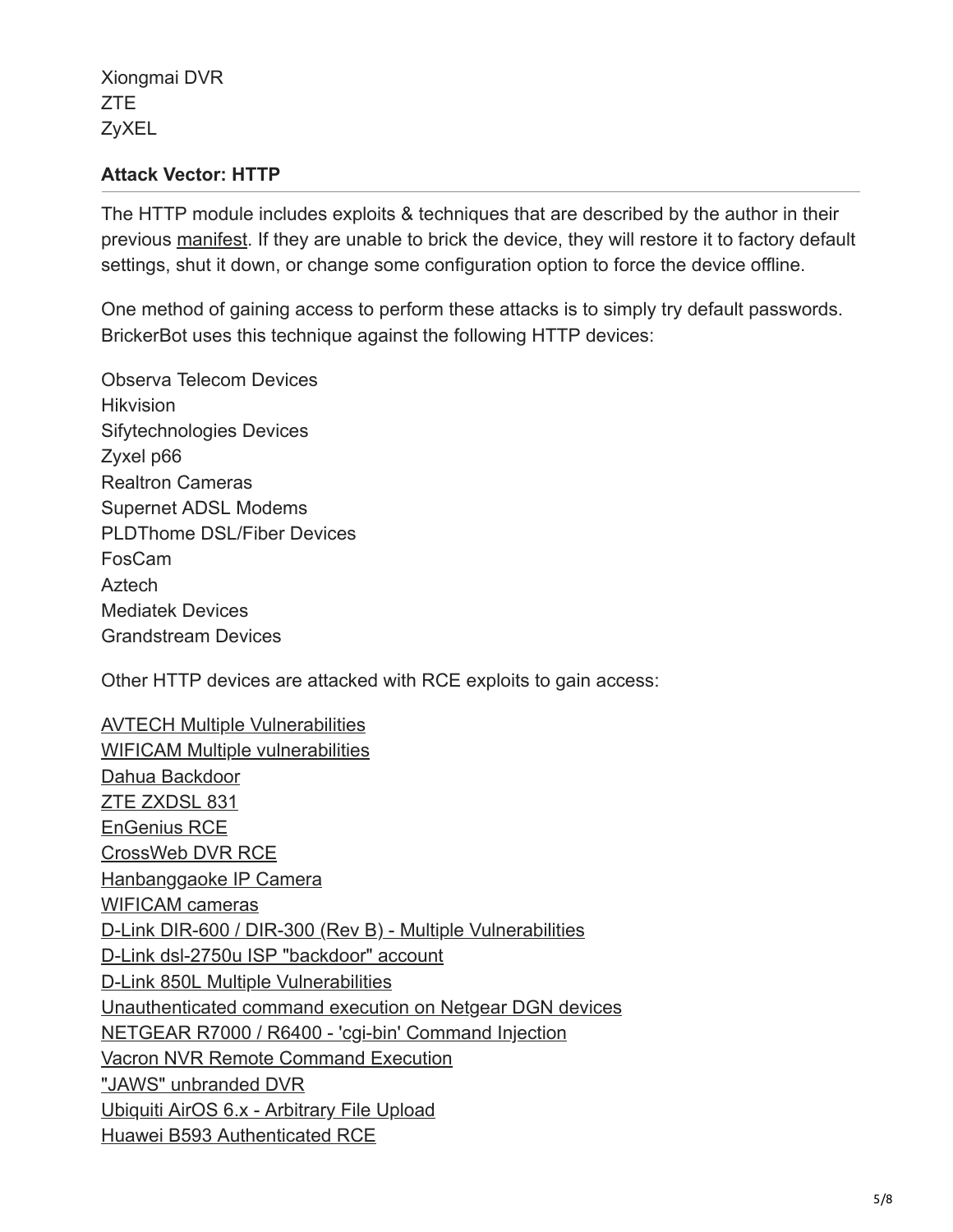The last one for Huawei routers is the only one you could consider a 0-day. Even though the vulnerability dates back to 2013, exploiting it on Huawei HG532 & HG532a model routers is a previously unknown attack vector. That said the attacker must be authenticated to exploit this vulnerability and, as we've already seen, authenticated access to the device is often all you need to brick it anyway.

Unfortunately, it is quite common in IoT devices to patch only a specific model against a known vulnerability while missing the exactly same vulnerability in other products. I myself stumbled upon this situation while finding a new [vulnerability](https://www.trustwave.com/Resources/SpiderLabs-Blog/CVE-2017-5521--Bypassing-Authentication-on-NETGEAR-Routers/) in NETGEAR routers.

#### **Attack Vector: HNAP**

The HNAP module uses an exploit for D-Link [devices](https://github.com/reverse-shell/routersploit/blob/master/routersploit/modules/exploits/routers/dlink/multi_hnap_rce.py) to achieve RCE.

It also tries to change network configuration to make the device unusable via authenticated requests with default passwords.

#### **Attack Vector: SOAP**

The SOAP module uses 3 exploits:

[Eircom D-1000](https://github.com/XiphosResearch/exploits/blob/master/tr-06fail/tr-06fail-ssh-d1000.py) [Huawei](https://blog.fortinet.com/2017/12/12/rise-of-one-more-mirai-worm-variant) CVE-2017-17215 Realtek [CVE-2014-8361](https://www.exploit-db.com/exploits/37169/)

#### **Was this effective?**

The author of BrickerBot claims they have bricked 10 million devices, but I believe this is an exaggeration.

Many of the devices they attacked can't be truly bricked and the author just restored them to default configuration, shut them down, rebooted them or changed configuration. This is more in line with a Denial of Service attack rather than a real "bricking".

Once the owners of those devices restore them to working order, the bot probably repeats the same attack on the same target. So while the bot may have successfully reached 10 million hits, many of those hits were likely duplicates and didn't really brick those devices.

Even if we take a look at [Shodan](https://www.shodan.io/) we can see that BrickerBot managed to attack quite a few devices successfully, but the numbers are far lower.

You can find that the author left their manifest on few thousand devices: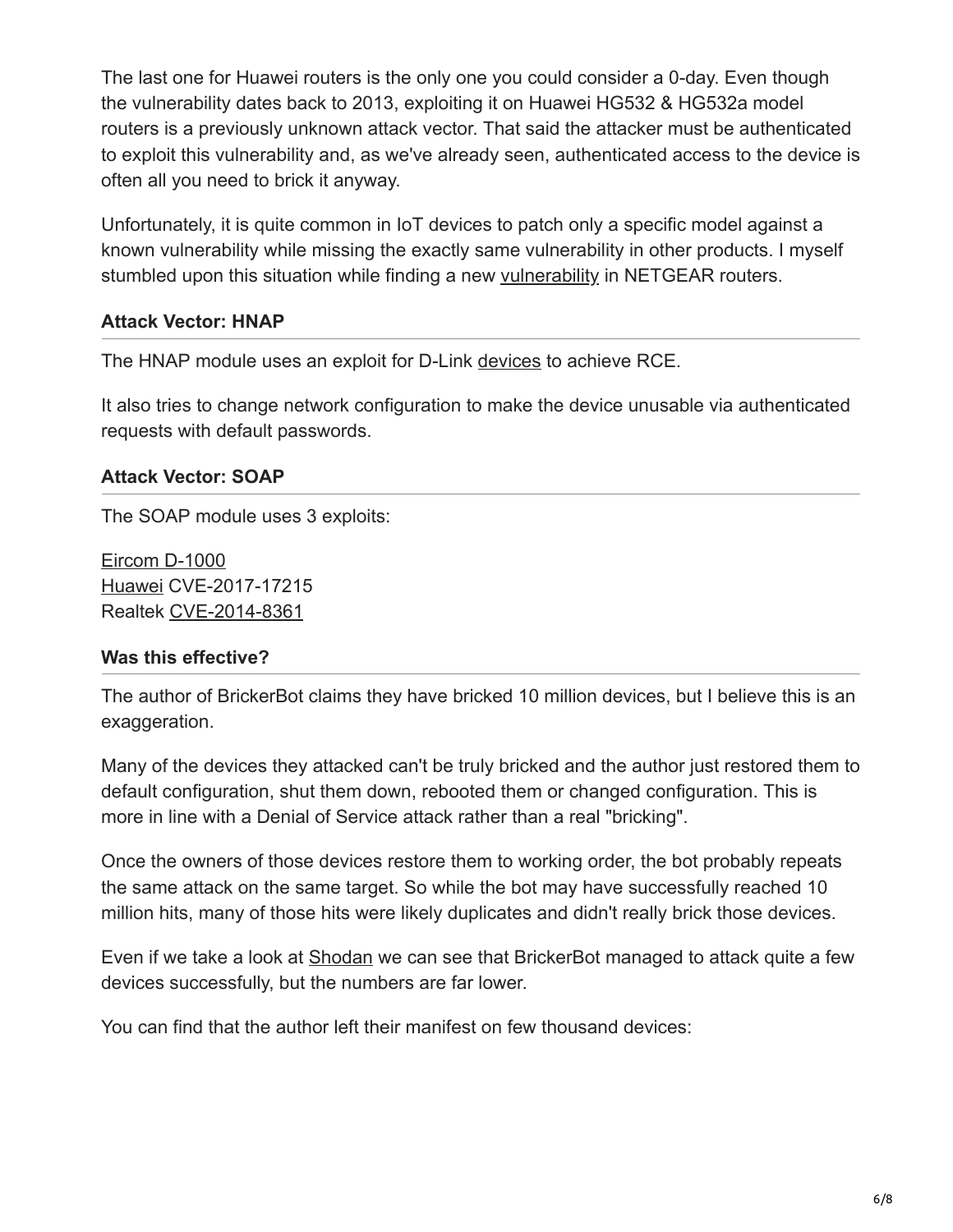

And there are also quite a lot Ubiquiti devices successfully breached:

| SHODAN<br>hacked-router-help |                |              |                           | Q<br>₩                                                                                                                   | Explore                  | Downloads | <b>Reports</b>                                                | <b>Enterprise Access</b>                                                       | <b>Contact Us</b> |  |
|------------------------------|----------------|--------------|---------------------------|--------------------------------------------------------------------------------------------------------------------------|--------------------------|-----------|---------------------------------------------------------------|--------------------------------------------------------------------------------|-------------------|--|
| xploits                      | <b>C.</b> Maps | Share Search | <b>L</b> Download Results |                                                                                                                          | <b>Lat</b> Create Report |           |                                                               |                                                                                |                   |  |
| TOTAL RESULTS                |                |              |                           |                                                                                                                          | 209.222.212.30           |           |                                                               |                                                                                |                   |  |
| 30,467                       |                |              |                           | wireless-unbo4.umext.maine.edu<br>University of Maine System<br>Added on 2017-12-17 13:30:47 GMT<br>United States, Orono |                          |           | Ubiquiti Networks Device<br>IP: 209.222.212.30                |                                                                                |                   |  |
| TOP COUNTRIES                |                |              |                           |                                                                                                                          |                          |           |                                                               | MAC: 24:a4:3c:64:26:1d<br>Hostname: HACKED-ROUTER-HELP-SOS-WAS-MFWORM-INFECTED |                   |  |
|                              |                |              |                           | <b>Details</b>                                                                                                           |                          |           |                                                               |                                                                                |                   |  |
|                              |                |              |                           |                                                                                                                          |                          |           | Product: LM5<br>Version: XM. ar7240. v5.5.6.17762.130528.1755 |                                                                                |                   |  |

## **What we can learn from this?**

Whether or not you support this bot's approach to raising awareness in regards to IoT security, the issue is real and there are takeaways here for both manufacturers and consumers of IoT devices.

If you are a manufacturer of devices that are connected to the Internet: don't use default passwords, don't leave "backdoor" accounts, and don't run everything under root. If you are [not sure about the security of the products you offer for sale, you might want to open a bug](https://en.wikipedia.org/wiki/Bug_bounty_program) bounty program. Many hardware manufacturers have discovered that the payouts for disclosure via these types of programs are lower than the cost of the implications if your devices are being compromised by a 0-day.

If you are an end user who has one of the devices that are on the BrickerBot list, make sure to install the latest firmware if there is an exploit for your device and make sure you didn't leave any default passwords intact.

Another good, basic security process is to disable remote administration unless you specifically need it. If you do require remote administration I recommend the following:

If you are a more advanced user, set it up so that you connect to your local network via a more secure channel first such as VPN or an SSH tunnel and then connect to your device.

If the above is still too advanced or too much work, you should at least use a strong password and keep the device patched and up to date, You may also look at changing the settings to run the service on a random port so it would be harder to find. It's not the greatest of solutions, but it helps.